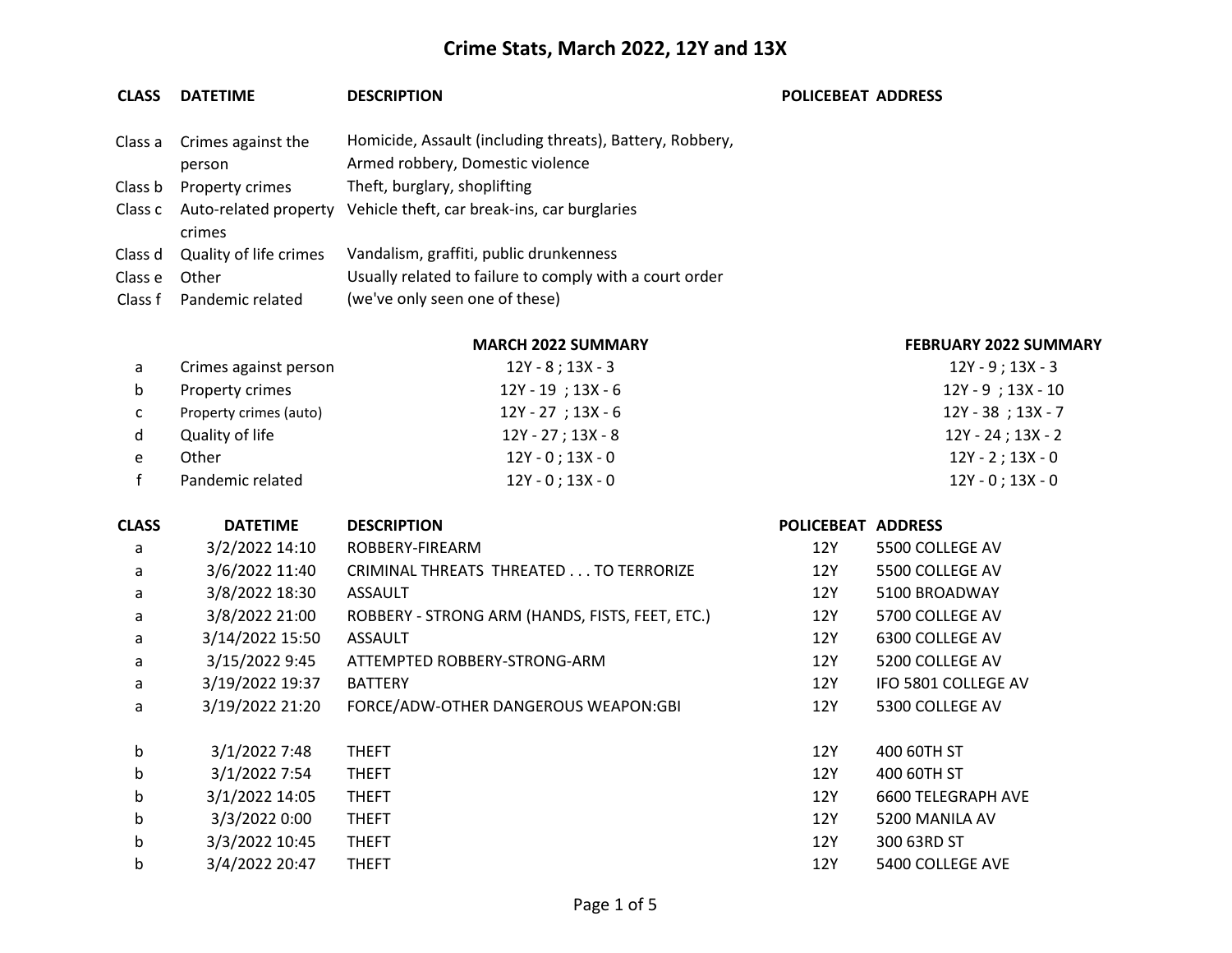| <b>CLASS</b> | <b>DATETIME</b> | <b>DESCRIPTION</b>                           | POLICEBEAT ADDRESS |                        |
|--------------|-----------------|----------------------------------------------|--------------------|------------------------|
| $\mathsf b$  | 3/5/2022 8:30   | <b>THEFT</b>                                 | 12Y                | 5400 COLLEGE AVE       |
| b            | 3/6/2022 3:07   | <b>BURGLARY-NO FORCE</b>                     | 12Y                | 5100 TELEGRAPH AVE     |
| b            | 3/7/2022 19:00  | <b>BURGLARY-FORCIBLE ENTRY</b>               | 12Y                | 5400 COLLEGE AV        |
| b            | 3/8/2022 0:00   | <b>GRAND THEFT</b>                           | 12Y                | 5200 DESMOND ST        |
| b            | 3/8/2022 21:00  | <b>GRAND THEFT</b>                           | 12Y                | 5700 COLLEGE AV        |
| b            | 3/12/2022 12:25 | <b>THEFT</b>                                 | 12Y                | 5600 COLLEGE AVE       |
| b            | 3/15/2022 9:00  | PETTY THEFT:\$50-                            | 12Y                | 5400 CLAREMONT AVE     |
| b            | 3/19/2022 18:00 | <b>THEFT</b>                                 | 12Y                | 5700 ROSS ST           |
| b            | 3/20/2022 8:46  | GRAND THEFT: MONEY/LABOR/PROPERTY OVER \$400 | 12Y                | 5110TELEGRAPH AV       |
| b            | 3/22/2022 0:00  | <b>THEFT</b>                                 | 12Y                | 5400 CLAREMONT AV      |
| b            | 3/22/2022 16:20 | THEFT BY USE OF ACCESS CARD                  | 12Y                | 400 CAVOUR ST          |
| b            | 3/29/2022 20:00 | <b>THEFT</b>                                 | 12Y                | 400 HUDSON ST          |
| b            | 3/31/2022 3:41  | <b>BURGLARY-FORCIBLE ENTRY</b>               | 12Y                | 5400 COLLEGE AVE       |
| $\mathsf{C}$ | 3/1/2022 19:00  | <b>BURGLARY-AUTO</b>                         | 12Y                | 5900 CHABOT ROAD       |
| C            | 3/2/2022 22:00  | <b>VEHICLE THEFT - AUTO</b>                  | 12Y                | CAVOUR ST & REDONDO AV |
| $\mathsf{C}$ | 3/3/2022 12:10  | <b>BURGLARY-AUTO</b>                         | 12Y                | 6200 TELEGRAPH AVE     |
| $\mathsf{C}$ | 3/3/2022 18:00  | BURGLARY-AUTO                                | 12Y                | 5400 COLLEGE AVE       |
| С            | 3/6/2022 16:00  | <b>BURGLARY-AUTO</b>                         | 12Y                | 5400 COLLEGE AVE       |
| $\mathsf{C}$ | 3/6/2022 16:00  | <b>BURGLARY-AUTO</b>                         | 12Y                | 5400 COLLEGE AVE       |
| $\mathsf{C}$ | 3/6/2022 23:40  | <b>VEHICLE THEFT - AUTO</b>                  | 12Y                | 5200 LOCKSLEY AV       |
| $\mathsf{C}$ | 3/7/2022 18:00  | <b>VEHICLE THEFT - AUTO</b>                  | 12Y                | 5400 LAWTON AV         |
| $\mathsf{C}$ | 3/8/2022 18:30  | <b>BURGLARY-AUTO</b>                         | 12Y                | 5900 COLLEGE AVE       |
| $\mathsf{C}$ | 3/8/2022 20:40  | BURGLARY-AUTO                                | 12Y                | 6300 COLLEGE AVE       |
| $\mathsf{C}$ | 3/10/2022 7:25  | BURGLARY-AUTO                                | 12Y                | 6300 COLLEGE AVE       |
| c            | 3/10/2022 20:00 | <b>BURGLARY-AUTO</b>                         | 12Y                | 5800 COLLEGE AVE       |
| $\mathsf{C}$ | 3/10/2022 21:00 | BURGLARY-AUTO                                | 12Y                | 5600 TELEGRAPH AVE     |
| с            | 3/14/2022 12:00 | BURGLARY-AUTO                                | 12Y                | 5800 COLLEGE AVE       |
| $\mathsf{C}$ | 3/15/2022 18:35 | <b>BURGLARY-AUTO</b>                         | 12Y                | 5600 OCEAN VIEW        |
| $\mathsf{C}$ | 3/15/2022 20:00 | BURGLARY-AUTO                                | 12Y                | 6000 COLLEGE AVE       |
| C            | 3/16/2022 14:00 | BURGLARY-AUTO                                | 12Y                | 5100 TELEGRAPH AVE     |
| $\mathsf{C}$ | 3/16/2022 20:10 | BURGLARY-AUTO                                | 12Y                | 5100 TELEGRAPH AVE     |
| $\mathsf{C}$ | 3/17/2022 15:30 | <b>VEHICLE THEFT - AUTO</b>                  | 12Y                | 5800 ROSS ST.          |
| C            | 3/18/2022 19:15 | <b>BURGLARY-AUTO</b>                         | 12Y                | 300 HUDSON ST          |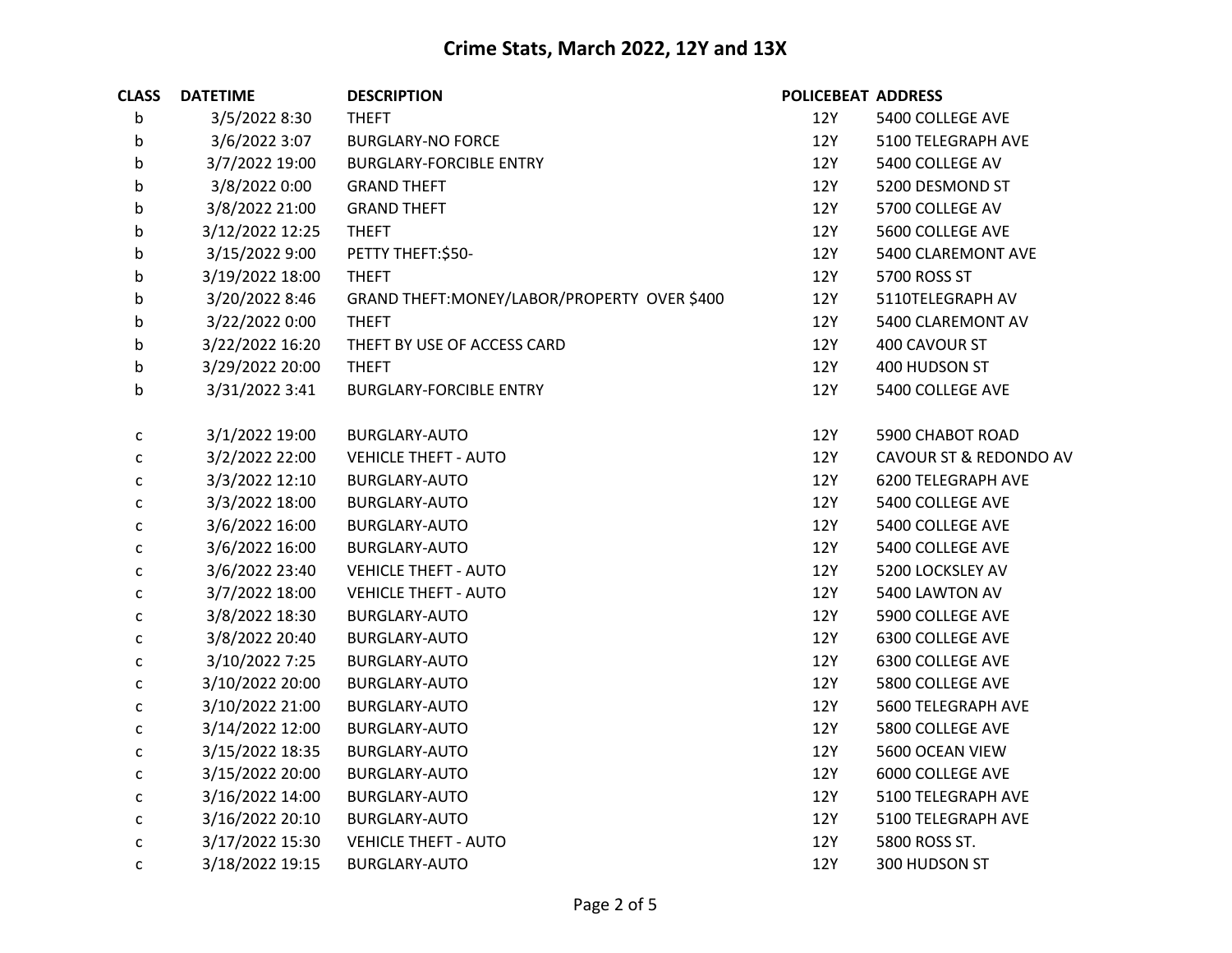| <b>CLASS</b> | <b>DATETIME</b> | <b>DESCRIPTION</b>                | <b>POLICEBEAT ADDRESS</b> |                           |
|--------------|-----------------|-----------------------------------|---------------------------|---------------------------|
| $\mathsf{C}$ | 3/19/2022 12:50 | <b>VEHICLE THEFT - AUTO</b>       | 12Y                       | 2ND ST & WEBSTER ST       |
| $\mathsf{C}$ | 3/21/2022 5:45  | <b>ATTEMPT VEHICLE THEFT-AUTO</b> | 12Y                       | 5100 SHAFTER AVE.         |
| $\mathsf{C}$ | 3/21/2022 9:10  | <b>BURGLARY-AUTO</b>              | 12Y                       | 5500 TELEGRAPH AVE        |
| $\mathsf{C}$ | 3/21/2022 19:30 | BURGLARY-AUTO                     | 12Y                       | 5700 COLLEGE AVE          |
| $\mathsf{C}$ | 3/21/2022 21:00 | <b>BURGLARY-AUTO</b>              | 12Y                       | 5800 COLLEGE AVE          |
| $\mathsf{C}$ | 3/24/2022 20:00 | <b>VEHICLE THEFT - AUTO</b>       | <b>12Y</b>                | 5400 BOYD AV              |
| $\mathsf{C}$ | 3/25/2022 20:45 | <b>BURGLARY-AUTO</b>              | 12Y                       | 305B CLIFTON ST           |
| d            | 3/1/2022 19:20  | VANDALISM                         | 12Y                       | 6300 COLLEGE AVE          |
| d            | 3/1/2022 19:22  | VANDALISM                         | 12Y                       | <b>6200 CLAREMONT AVE</b> |
| d            | 3/3/2022 17:50  | VANDALISM                         | 12Y                       | 5700 COLLEGE AVE          |
| d            | 3/4/2022 8:00   | VANDALISM                         | 12Y                       | 5900 COLLEGE AVE          |
| d            | 3/4/2022 12:50  | VANDALISM                         | 12Y                       | 5100 TELEGRAPH AVE        |
| d            | 3/4/2022 18:45  | VANDALISM                         | 12Y                       | 5700 COLLEGE AVE          |
| d            | 3/4/2022 20:10  | VANDALISM                         | 12Y                       | 6000 COLLEGE AVE          |
| d            | 3/5/2022 4:30   | VANDALISM                         | 12Y                       | 5500 TELEGRAPH AV         |
| d            | 3/8/2022 11:00  | VANDALISM                         | 12Y                       | 5200 DESMOND ST           |
| d            | 3/10/2022 11:00 | VANDALISM                         | 12Y                       | 6300 COLBY ST             |
| d            | 3/10/2022 18:00 | VANDALISM                         | <b>12Y</b>                | 5300 COLLEGE AVE          |
| d            | 3/11/2022 17:30 | VANDALISM                         | 12Y                       | 5700 AYALA AVE            |
| d            | 3/12/2022 10:35 | VANDALISM                         | 12Y                       | 5600 COLLEGE AVE          |
| d            | 3/12/2022 13:50 | VANDALISM                         | <b>12Y</b>                | 5100 LAWTON AVE           |
| d            | 3/12/2022 20:00 | VANDALISM                         | 12Y                       | 5700 AYALA AVE            |
| d            | 3/14/2022 21:00 | VANDALISM                         | 12Y                       | 5400 MANILA AVE           |
| d            | 3/16/2022 2:35  | VANDALISM [\$400 TO \$5,000]      | 12Y                       | 5400 COLLEGE AVE          |
| d            | 3/16/2022 15:30 | VANDALISM                         | 12Y                       | 7100 CHABOT ROAD          |
| d            | 3/17/2022 18:41 | VANDALISM                         | 12Y                       | 5300 COLLEGE AVE          |
| d            | 3/18/2022 19:30 | VANDALISM                         | <b>12Y</b>                | 5300 COLLEGE AVE          |
| d            | 3/19/2022 11:30 | VANDALISM                         | 12Y                       | 5200 CLAREMONT AVE        |
| d            | 3/21/2022 13:55 | VANDALISM                         | 12Y                       | 5100 LAWTON AVE           |
| d            | 3/21/2022 18:30 | VANDALISM                         | 12Y                       | 5400 COLLEGE AVE          |
| d            | 3/25/2022 7:40  | VANDALISM                         | 12Y                       | 5600 COLLEGE AVE          |
| d            | 3/25/2022 13:30 | VANDALISM                         | <b>12Y</b>                | 5300 MILES AVE            |
| d            | 3/25/2022 21:20 | VANDALISM                         | 12Y                       | 5800 COLLEGE AVE          |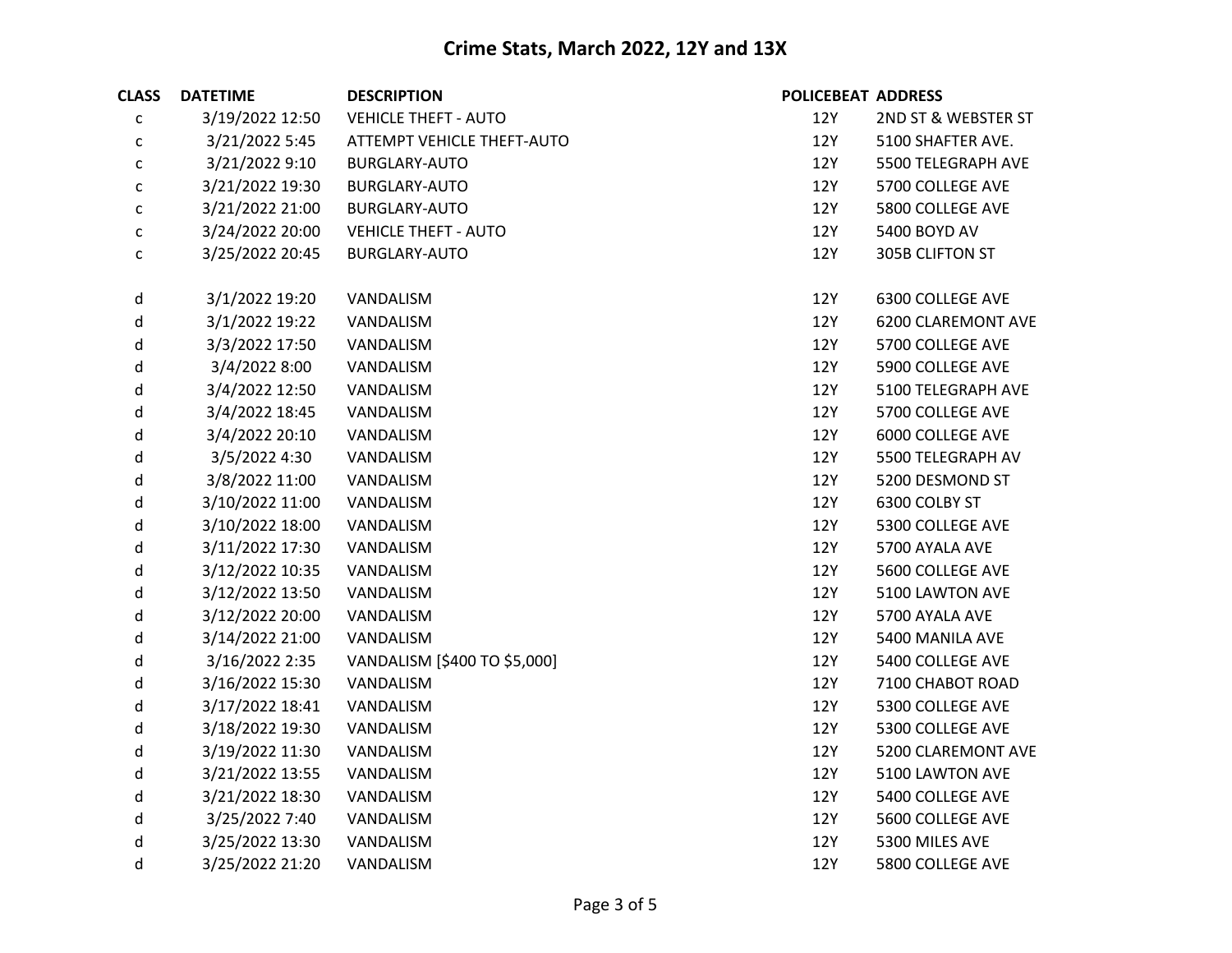| <b>CLASS</b> | <b>DATETIME</b> | <b>DESCRIPTION</b>                              | <b>POLICEBEAT ADDRESS</b> |                 |
|--------------|-----------------|-------------------------------------------------|---------------------------|-----------------|
| d            | 3/25/2022 23:00 | VANDALISM [\$400 TO \$5,000]                    | 12Y                       | 5200 REDONDO AV |
|              |                 | INCIDENTS WITH MULTIPLE CHARGES IN 12Y          |                           |                 |
| a            | 3/8/2022 21:00  | ROBBERY - STRONG ARM (HANDS, FISTS, FEET, ETC.) | 12Y                       | 5700 COLLEGE AV |
| b            | 3/8/2022 21:00  | <b>GRAND THEFT</b>                              | 12Y                       | 5700 COLLEGE AV |